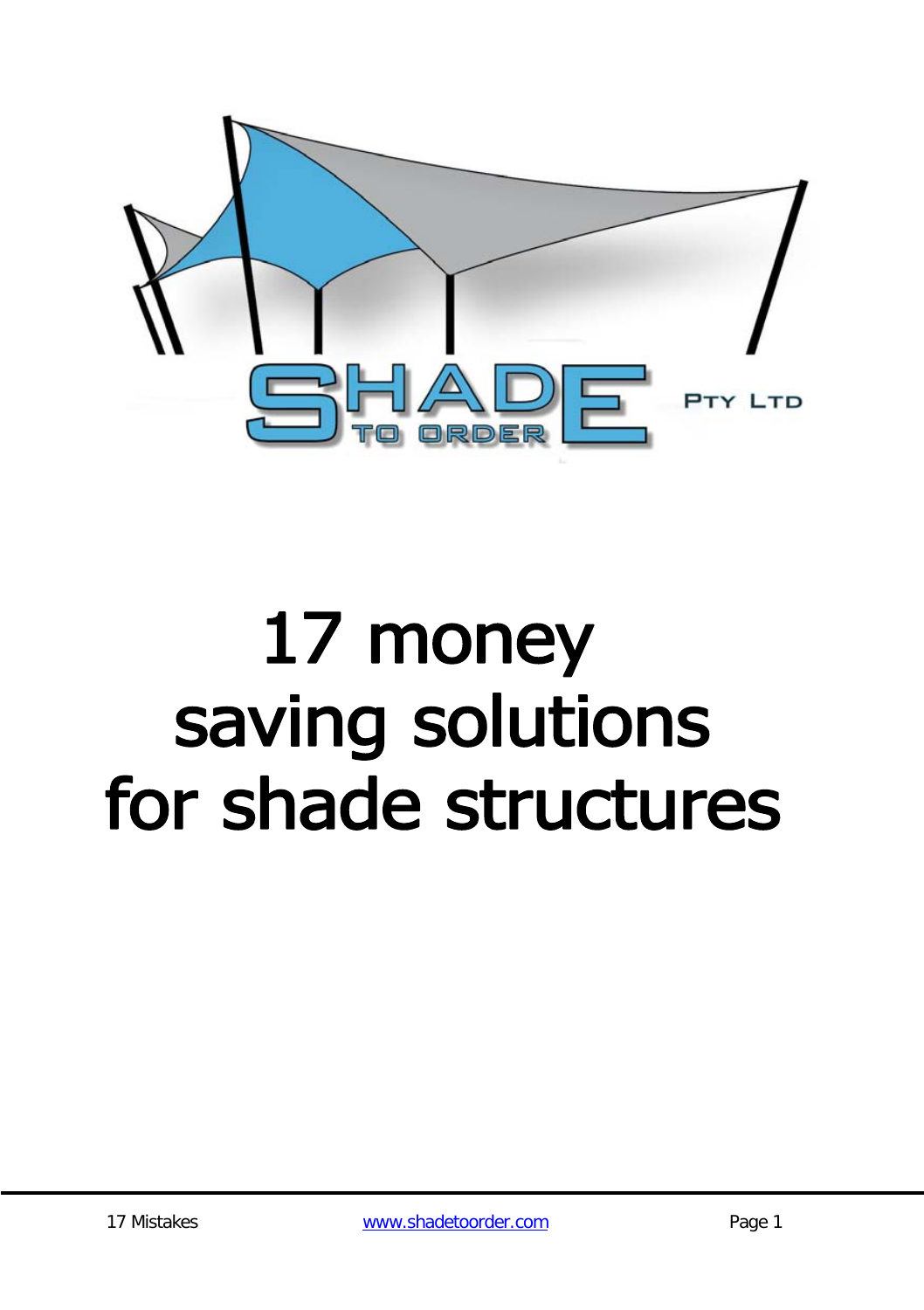#### **Mistake Number 1 Calling the wrong type of Shade Structure Company**

Like headache tablets, all Shade Structure Companies are not the same. The first pitfall to avoid is calling in a company who doesn't specialise in true tension membrane shade structures. Sure most companies you call will give you a quote to do the job, but if they do not manufacture tension membrane shade structures day in and day out you could be in for problems like:

- The shade structure company underquoting because they don't really understand how complex these projects can be.
- Quoting an inflated price to cover themselves because they don't know what to expect with this type of job. If you get two or three of these companies to quote and they do not specialise in tension shade structures then you won't even know if they all have gone ahead and over-quoted.
- Installation of tension shade structures can be daunting to the inexperienced contractor requiring specialised tools and equipment, your project could drag on for far longer than it should.

### **Solution Number 1**

#### **Choose a company that specialises in tension shade structures.**

Such a company will know the pitfalls to look out for. They'll know how to correctly estimate the construction costs involved, so you'll be investing the correct amount of money and not paying too much.

They'll also know exactly how to go about the job quickly and efficiently so your project won't drag on and on.

An experienced shade structure company has at its disposal all the necessary specialist tools for efficient design, manufacture and installation of your complete project. At Shade to Order we have this equipment and it is continually renewed.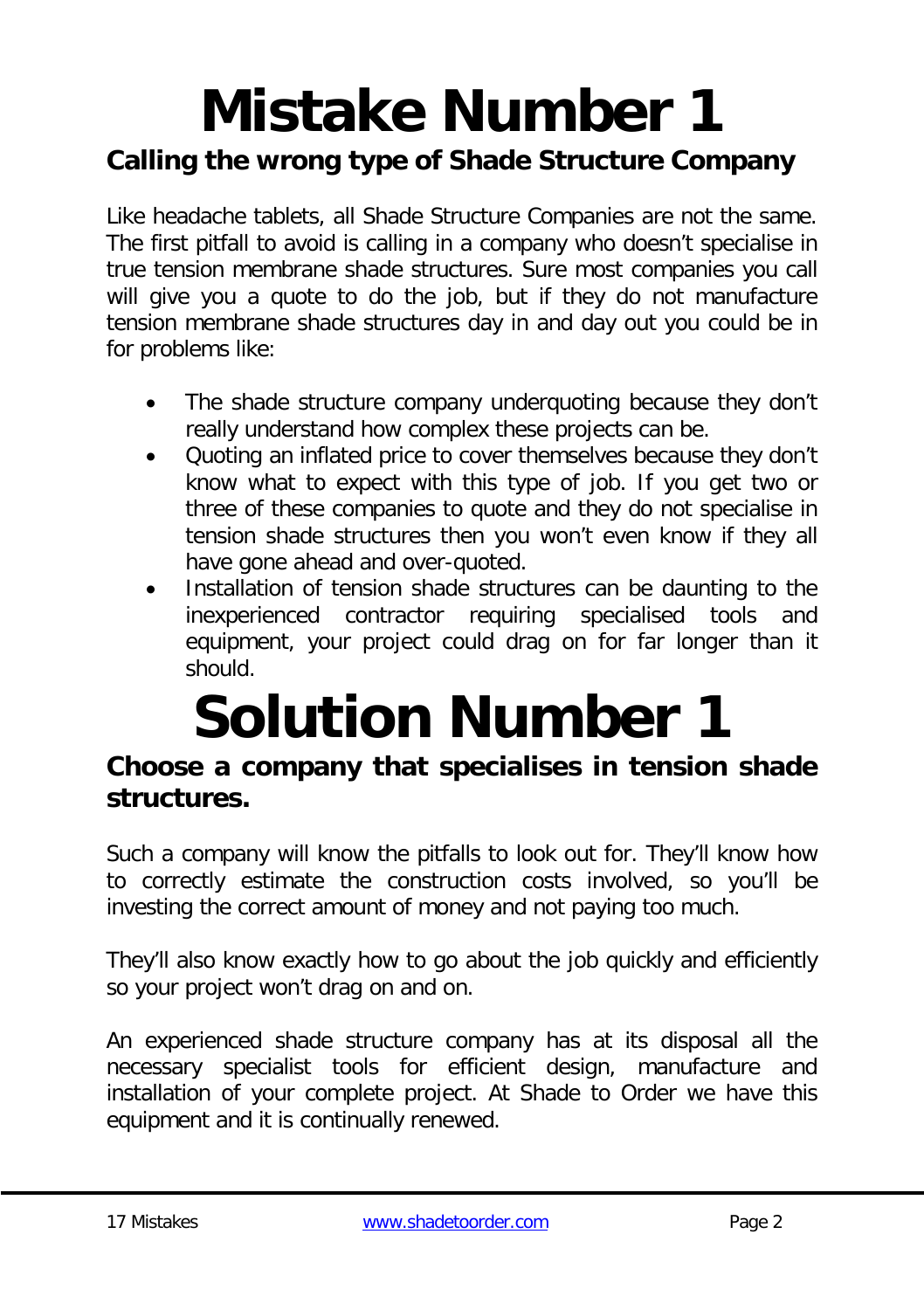#### **Not checking your shade structure companies` credentials.**

Choosing a company to build your shade structure can be a huge decision. Yet many clients make this decision without checking anything the company tells them. The results could be disastrous.

#### **Solution Number 2**

#### **Run the following checks.**

- Check the companies web site, browse their completed projects, are there similar completed projects to your proposal?
- Ask the company to supply you with the addresses of at least 3 recent projects they have undertaken.
- Ask the company for references, most professional companies ask and receive referrals from satisfied clients.
- Ask if the company designs, manufactures and installs their shade structures themselves, there are lots of shade structure companies that may manufacture the sail and not the structural steel or sub-contract out the installation. Worse still is the fact that the shade structure industry has many brokers who just own a mobile phone and live on mark ups and commission.

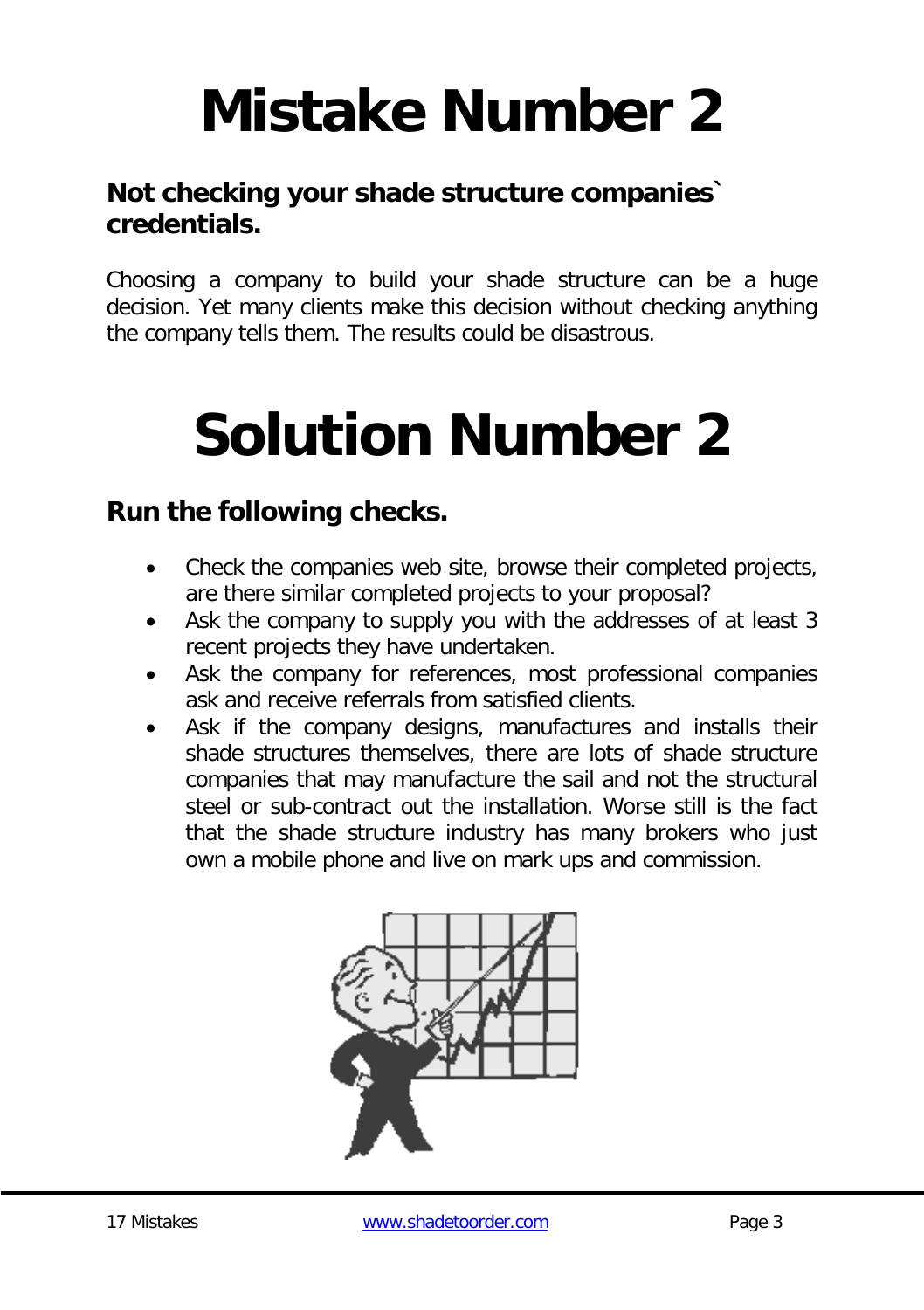#### **The use of woven shade cloth instead of specialised Architectural Fabric.**

- Woven shade cloth is a low budget solution for a shade structure, it is stitched together creating a weak point on each seam, the fabric has poor structural properties and will quickly stretch and sag between attachment points creating a shape different to the design expected and approved by the client.
- Woven shade cloth acts like a filter to the dirt. The mesh traps dirt and mildew rapidly and is very hard to clean. If you must use this product then choose a very dark colour so the stains, trapped dirt and mildew are not as conspicuous.
- Woven shade cloth is not waterproof or hail resistant, large hailstones will destroy woven shade cloth contrary to some opinion.
- Most woven shade cloth is warranted for UV degradation only, so after it is tensioned on as a shade structure, there goes your warranty.

### **Solution Number 3**

#### **Use Architectural grade specialised fabric for tension shade structures.**

• Architectural fabrics are designed with the structural loads in mind for tension shade structures. These fabrics can be fully waterproof or a pvc mesh fabric. Architectural fabrics are not stitched but high frequency welded in the case of pvc and pressure sealed in the case of teflon coated glass fabric (ptfe). This results in the seam being as strong as the fabric surface and in the case of waterproof fabric no leakage through the seam… **guaranteed!**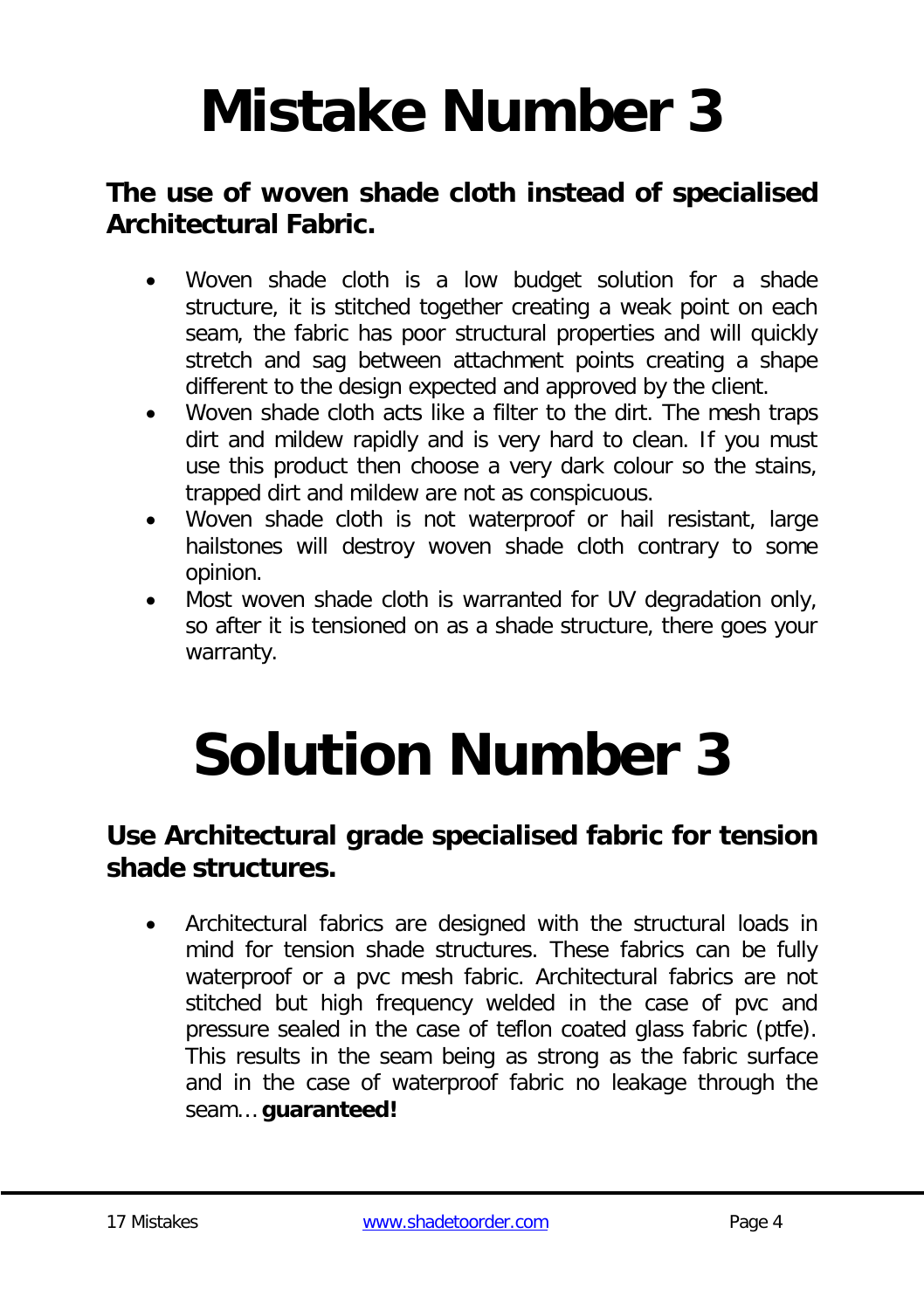- Architectural fabrics will not stretch out of shape and the designed shape is maintained throughout the life of the structure… **guaranteed!**
- Architectural fabric structures rely on the fabric remaining in tension to hold their designed shape. If you have been given a sample of woven shade cloth by a another company hold the fabric in your hand and stretch it on the bias (as shown below), that is at 45 degrees across the sample or thread line, see how much it stretches, now try this with a sample of architectural fabric and notice you cannot stretch it. Bias stretch is the main reason woven shade cloth fabric structures fail.
- Architectural fabrics are hail resistant.
- Architectural fabrics carry a full warranty with some of the more popular having a 15-year warranty. The warranty covers the use of the fabric in a high-tension situation, after all that is what it is designed to do!

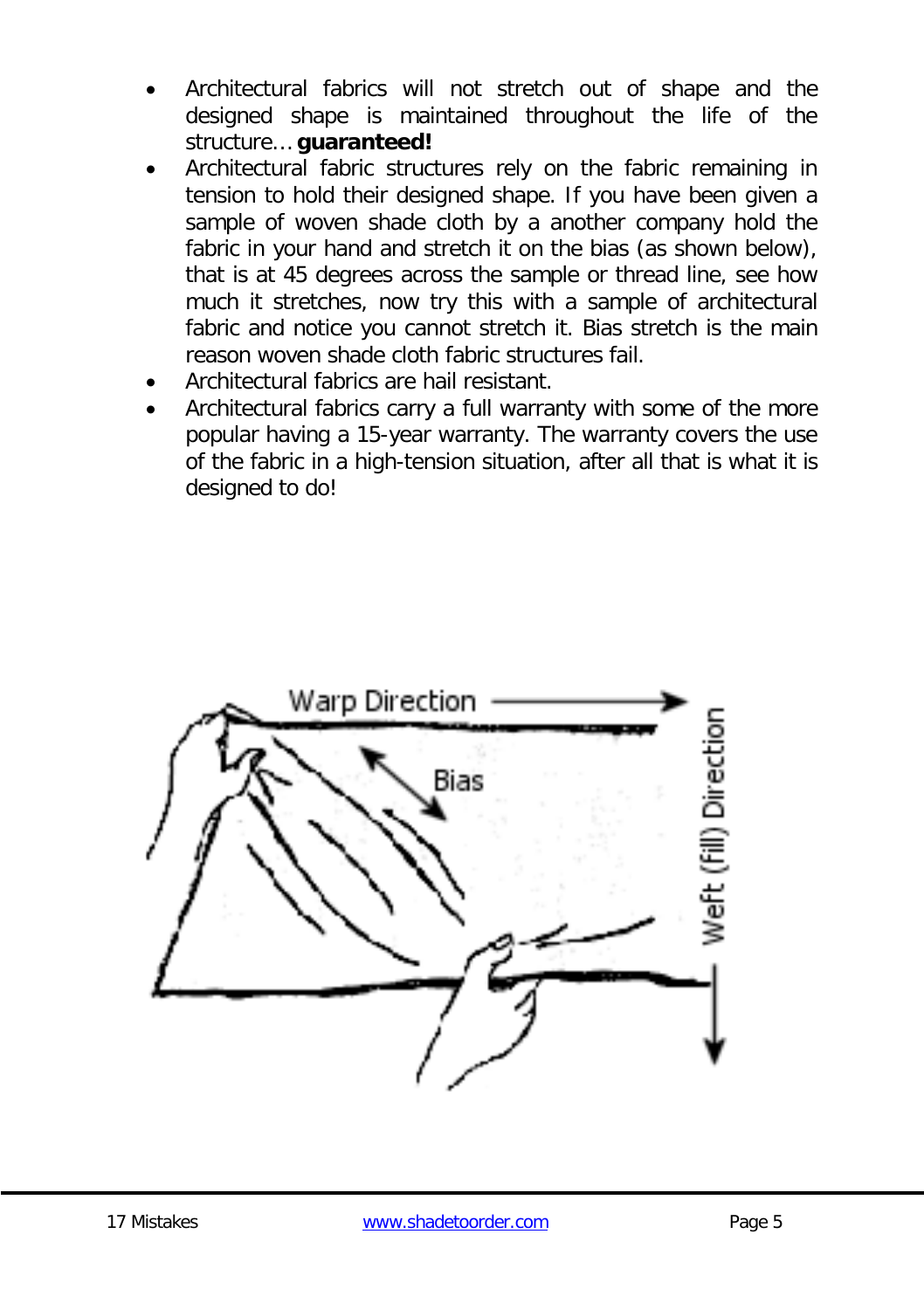#### **Designing a flat or triangular sail.**

- Inexperienced shade structure manufactures fall for this one all the time, they manufacture flat structures or triangles because they lack specialist computer software or more often the technical expertise to manufacture complex 3 dimensional shapes required of tension membrane shade structures.
- Flat 2 dimensional shaped sails will nearly always pool with water even if installed at high angles of pitch. The reason for this is again the lack of tension in the flat fabric surface allowing the water to slow down approaching an edge cable or beam and pooling in this area.
- Triangular structures provide very poor shade covered area and unless the sun is directly overhead the shaded area can be metres away. The narrow corner angles of triangular sails make it very hard to design proper strengthening corner plates and attachments.

### **Solution Number 4**

#### **Always design architectural fabric structures with the correct amount of 3 dimensional shape**.

- 3 dimensional shape is required to allow the fabric surface to maintain the correct level of fabric surface tension (pre-stress).
- A 3 dimensional shape allows water to runoff efficiently and prestress is maintained evenly across the surface. Water can also be diverted to lower corners if needed.
- Because 3 dimensional sails have 4 or more attachment points the corners can have large angled strengthening patches and corner plates to distribute the surface loads. The covered area is more efficient and high and low connection points can be used to provide more or less coverage as required.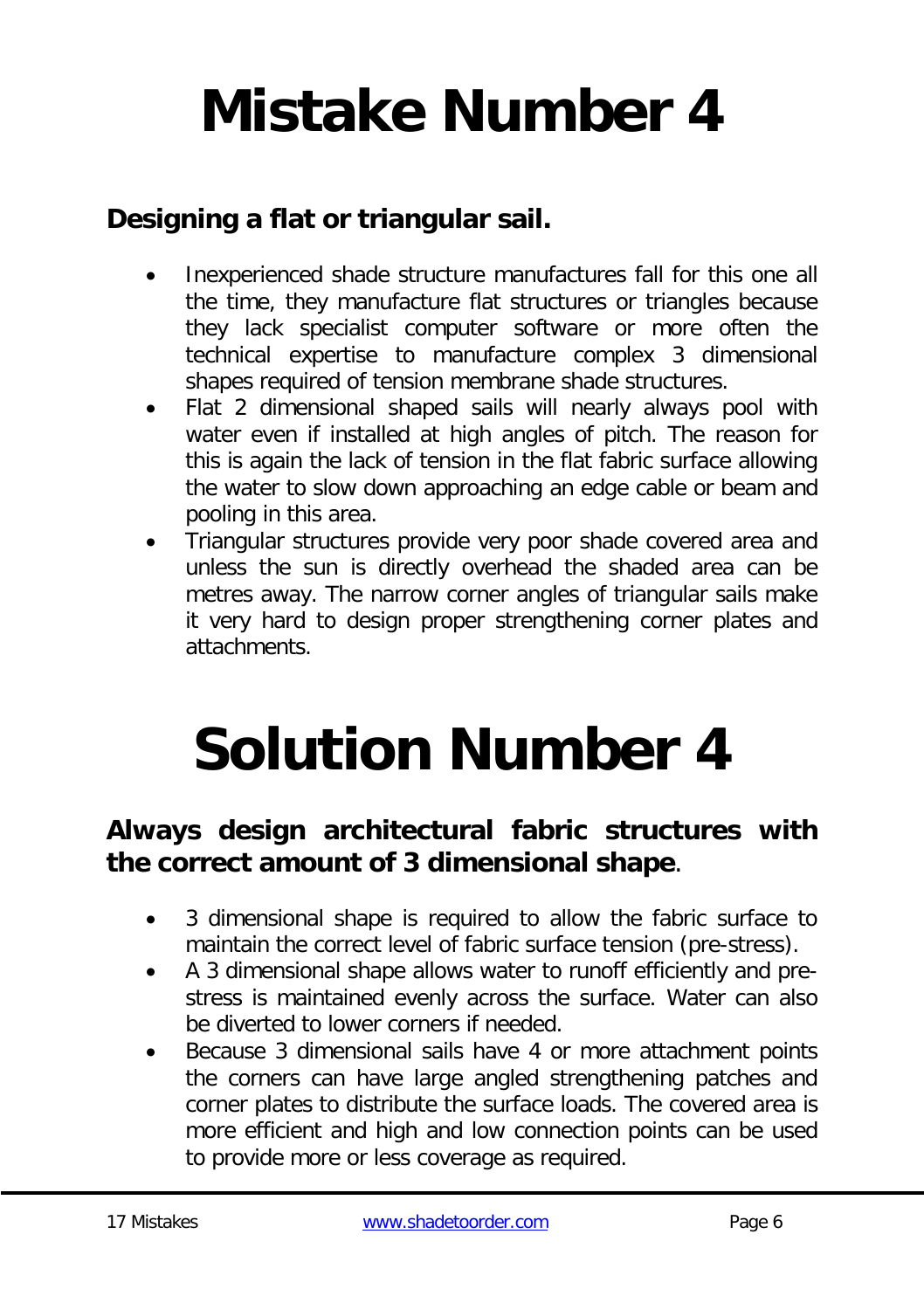#### **Using tape measures to measure a shade structure and attachments.**

• Inexperienced companies rely on the use of tape measures to measure the shade structure and its attachments. It is almost impossible to accurately measure large distances with a tape measure sagging between two people, one reading off measurements that are generally written down wrong anyway. It is also impossible to measure large 3 dimensional projects in 3D with 2D tape measures.

### **Solution Number 5**

#### **Use an experienced shade structure company that owns and uses Total Station Surveying Equipment.**

- The correct method to measure any 3 dimensional structure is with the use of Total Station Survey Equipment, Shade to Order owns and uses this equipment for precise measurements and no mistakes.
- The use of survey equipment means quick and accurate coordinate measurements transferred to a specialist cad computer program.

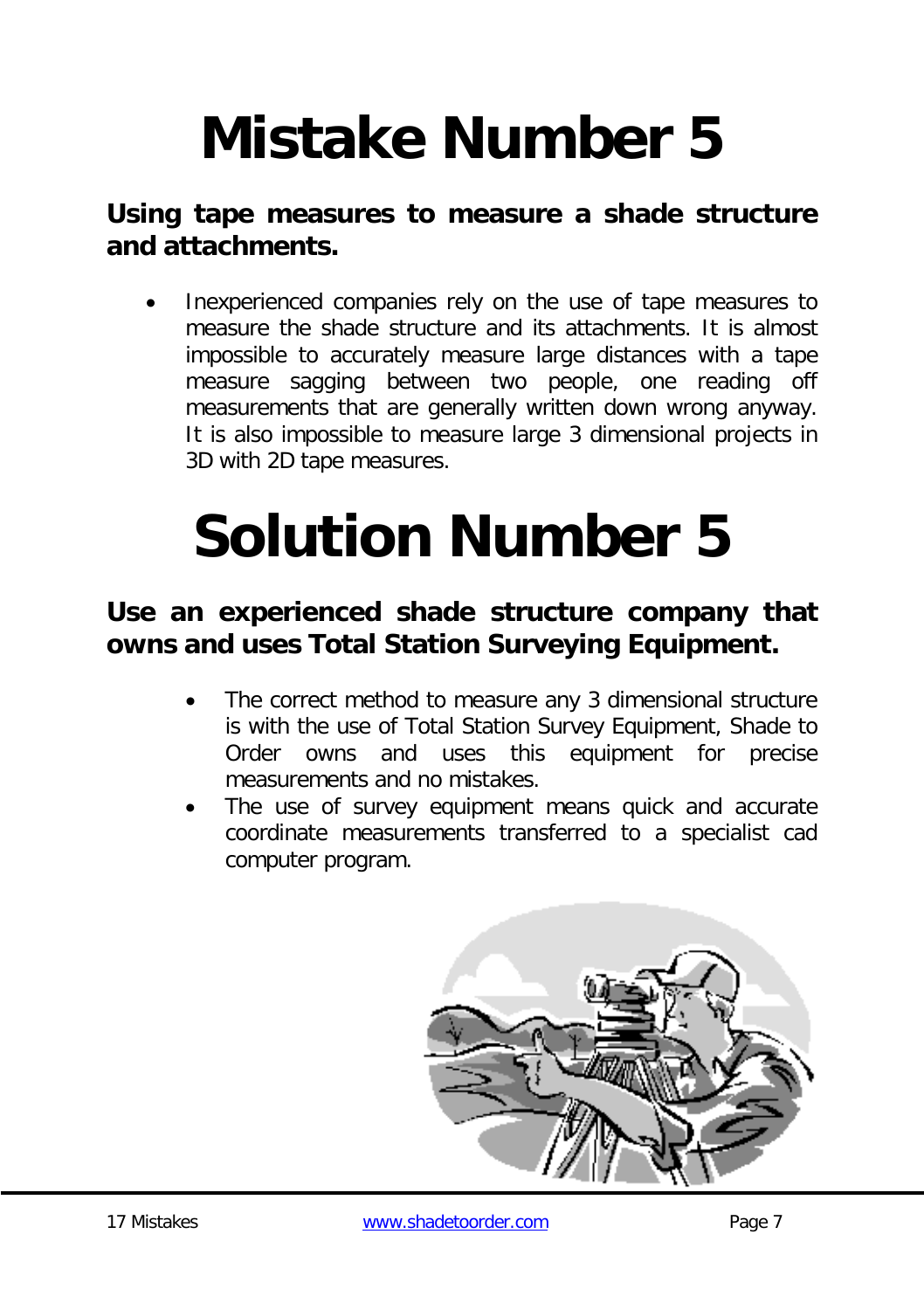**Using a company that does not use specialised computer programs that will generate the 3D fabric surfaces required as well as not using structural and finite element analysis programs.**

### **Solution Number 6**

**Use a company whose team are trained and skilled in the use of these specialised computer programs.**

- Professional shade structure companies will have at least one of each of the above programs they use for shape generation and to establish corner, attachment and wind loads as well as reaction loads to pass on to the structural engineer. Shade to Order owns and uses 5 shape generation programs as well as 4 structural and finite element analysis programs.
- Just because a company owns the software does not mean they are experienced in using it. It may be hard to establish this but a check of their previous projects, the detail and fit should show.

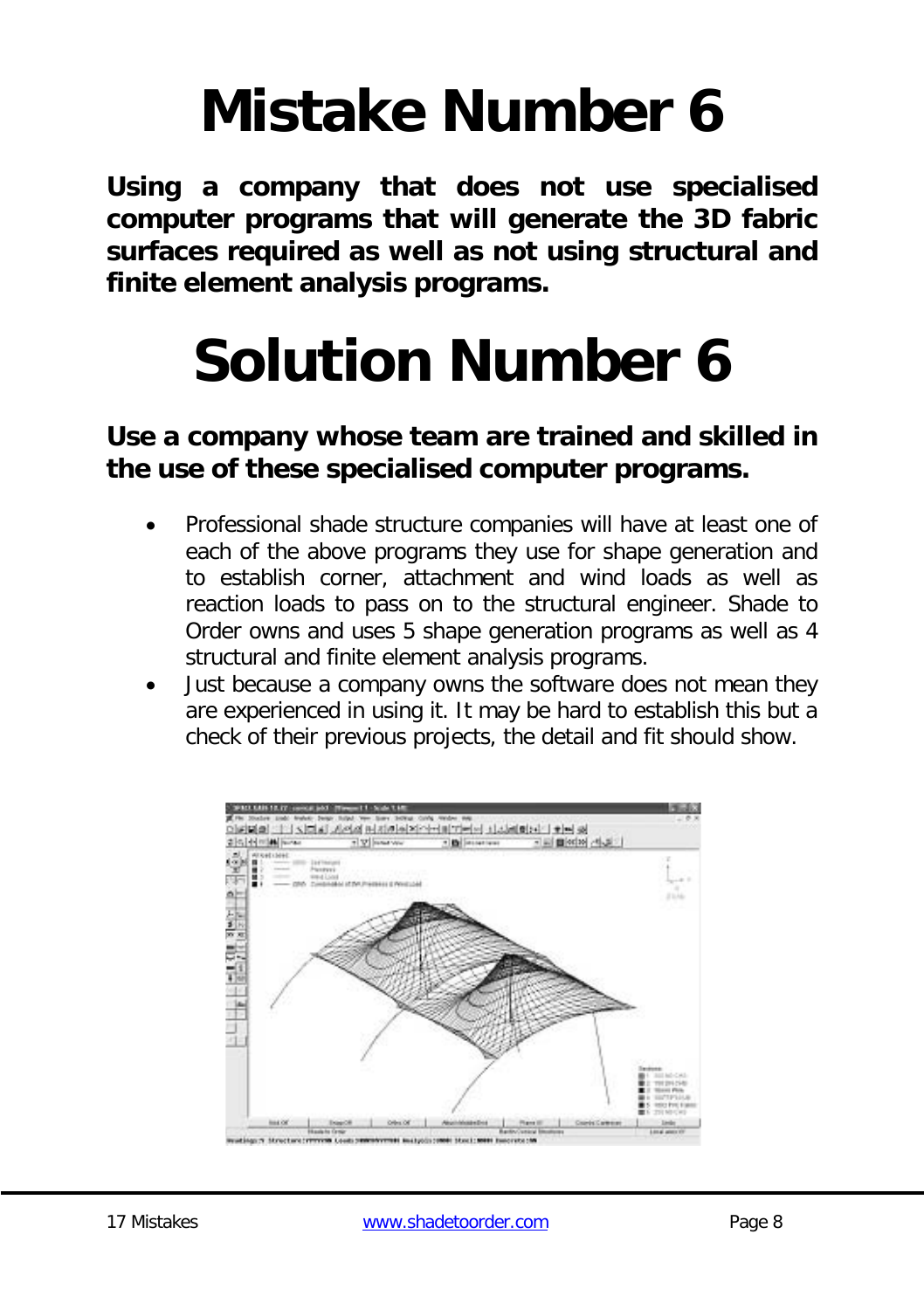**Not being supplied with an Engineers Certification on project completion.**

## **Solution Number 7**

#### **Insist on Engineers Certification of all projects.**

- In these days of litigation you do not want to end up in court if the unthinkable happens.
- Professional shade structure companies engineer their projects.
- Don't believe companies that say "we have engineered all our structures of a certain style", every project needs separate engineering certification.

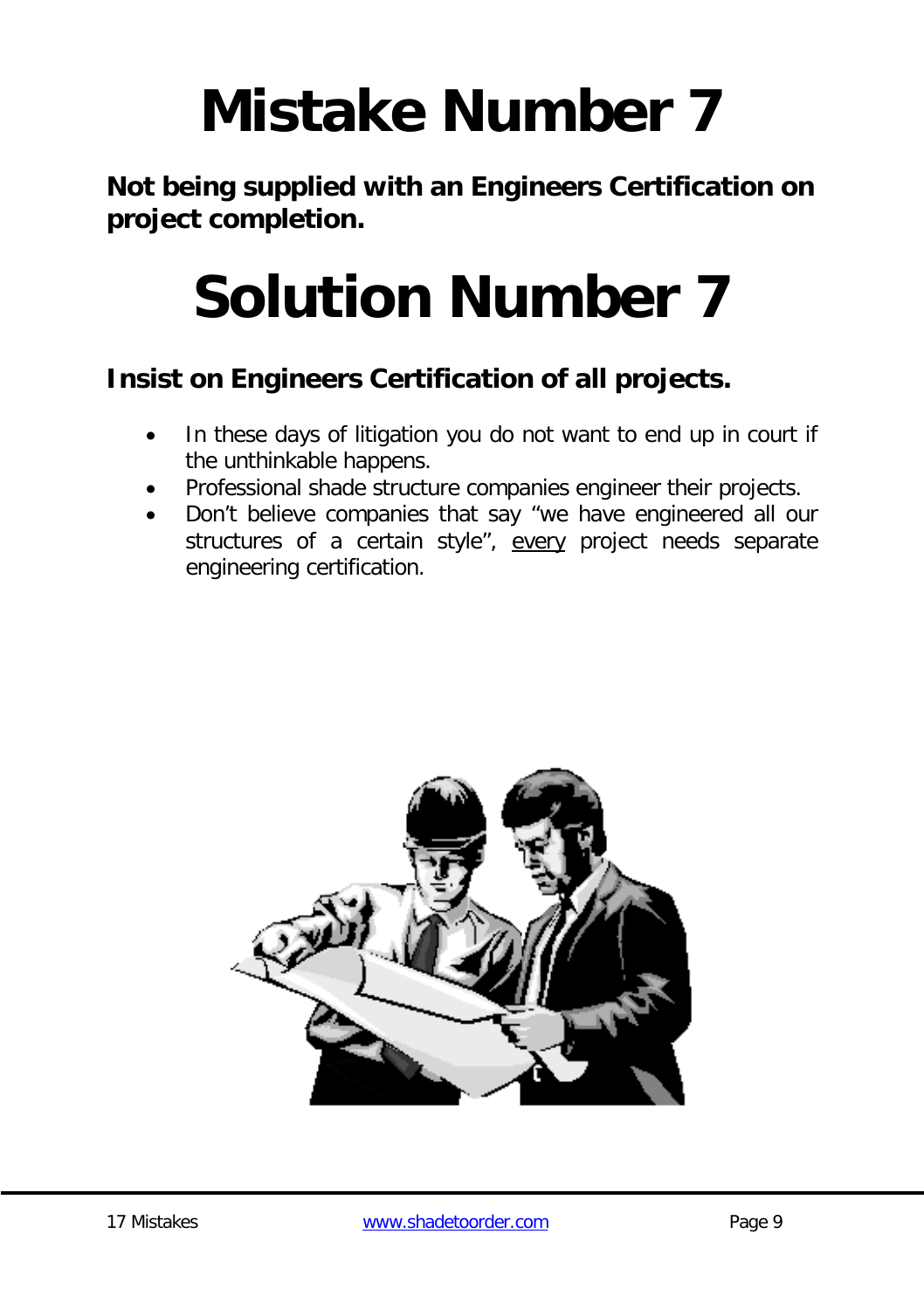**The use of hot air or hot wedge pvc welding.**

### **Solution Number 8**

#### **Use a company that utilises industry standard practices with correct machinery.**

- Architectural pvc fabrics must be welded together with industry standard high frequency welding machines. High frequency welders weld both sides of the pvc through the substrate onto the other panel and into its substrate resulting in seams as strong as the parent material. Hot air and wedge welders only "tack" one pvc surface to another resulting in very weak seams.
- Ask if your shade structure company will be using high frequency welders. Inexperienced companies generally use hot air or wedge welders because they cost a few thousand dollars, industry standard high frequency welding machines are a \$90,000 investment, Shade to Order have three industry standard high frequency welding machines.

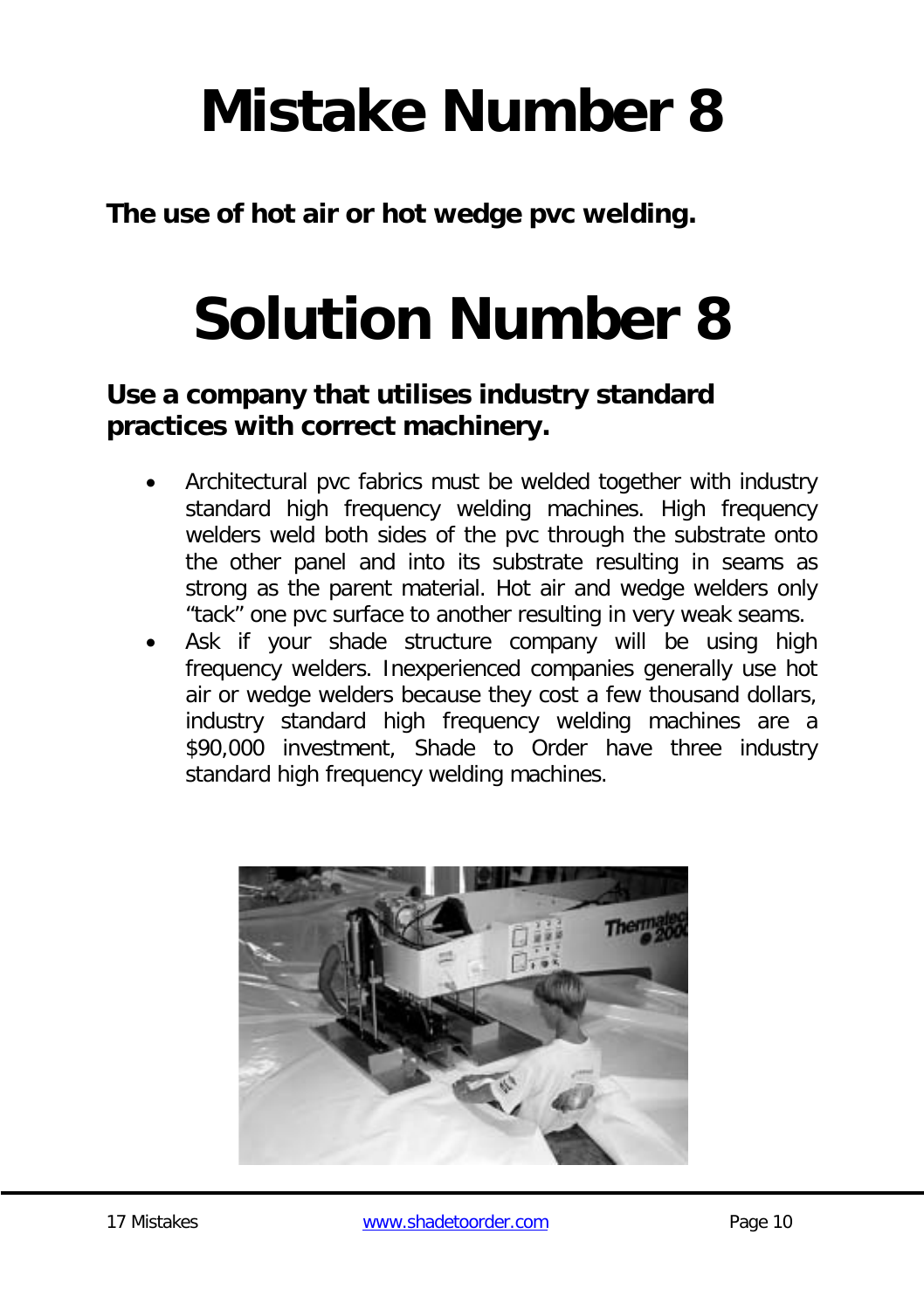#### **Using multiple contractors for one project.**

Who is responsible for the finished project? Many contractors involved mean lots of finger pointing at each other when there is a problem. It will be hard determining who is responsible in this situation.

#### **Solution Number 9**

#### **Use one contractor if possible then the buck stops with them.**

- Ask if your shade structure company designs, manufactures and installs their projects themselves.
- There are lots of "brokers" in this industry, Shade to Order completes every stage of the project at our factory at Gateshead NSW near Newcastle. We alone are responsible for your project wherever in the world it is required.

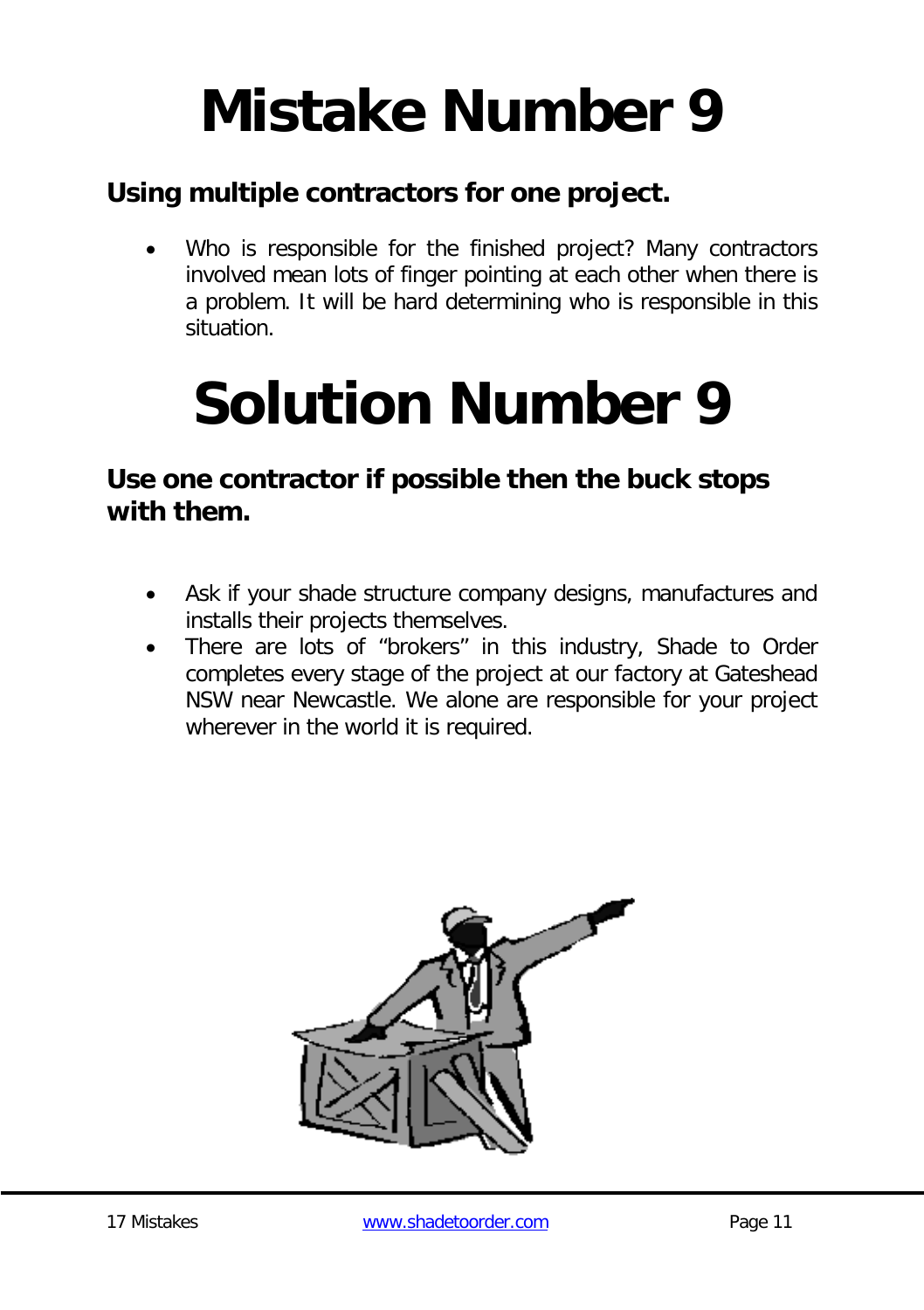**Using a shade structure company that has no in house design service.**

## **Solution Number 10**

#### **Make sure your shade structure company is designing your project.**

Ask if your shade structure has a complete in house design service. If not then how will they design and manufacture the sail, structural steel and attachments? This should be completed by the same company for a smooth transition from sail to structural steel.

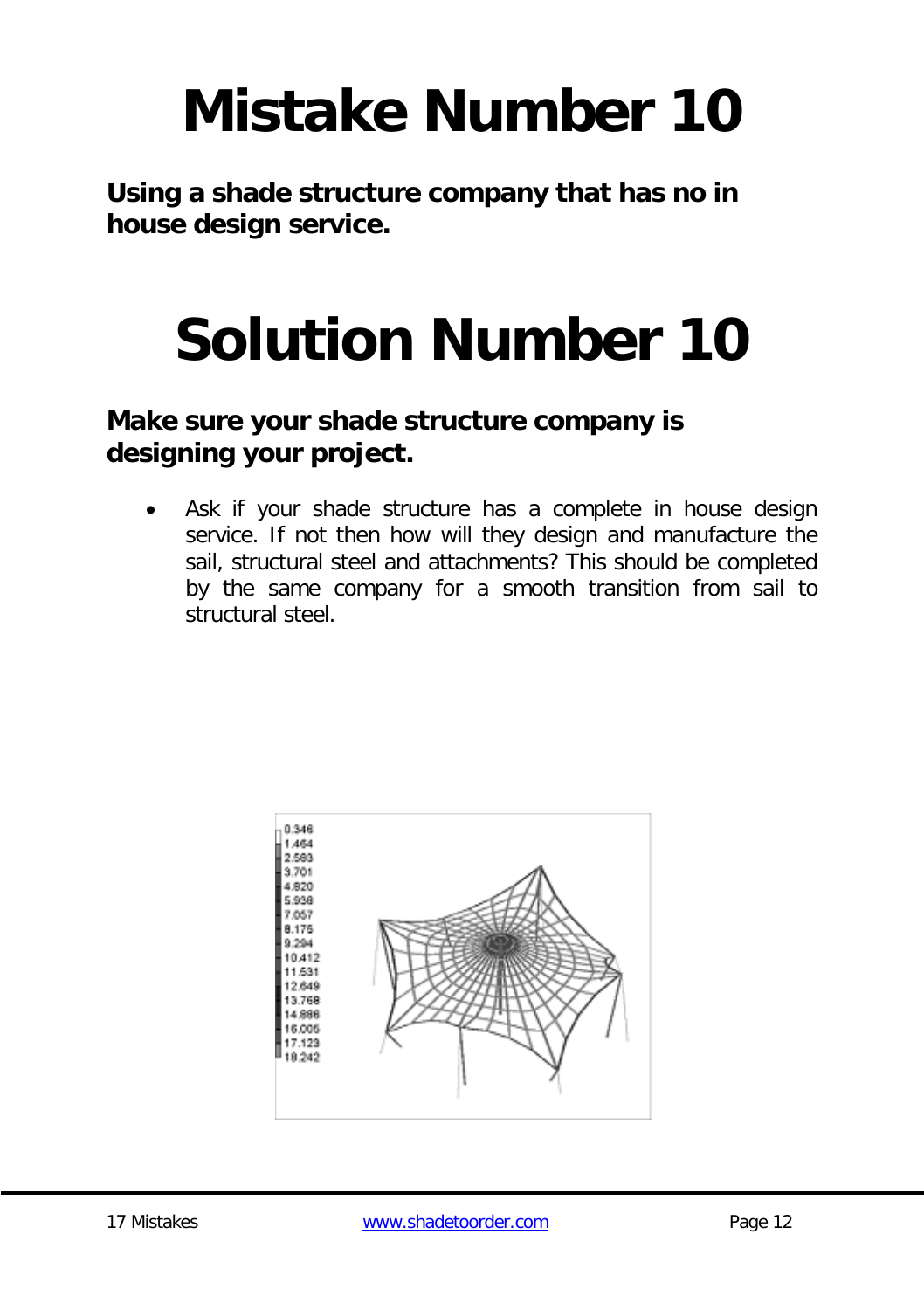**Using a company that cuts panels by hand on the floor.**

### **Solution Number 11**

**Visit their factory if possible and see how they manufacture their products. Most experienced companies will welcome your visit and have nothing to hide.**

- Experienced companies own and use plotter/cutter machines that plot seam allowances and number each panel and then automatically cut each panel out for ultimate accuracy. Panels are generated in specialist software then transferred to these cutters.
- Ask if your shade structure company uses these automated cutters, if not then panels hand cut are just not accurate enough. Shade to Order owns and operates a huge 20mtr x 3mtr plotter/cutter with the associated vacuum table for holding cloth for accurate cutting. We also cut fabric and manufacture for other shade companies both here and overseas.

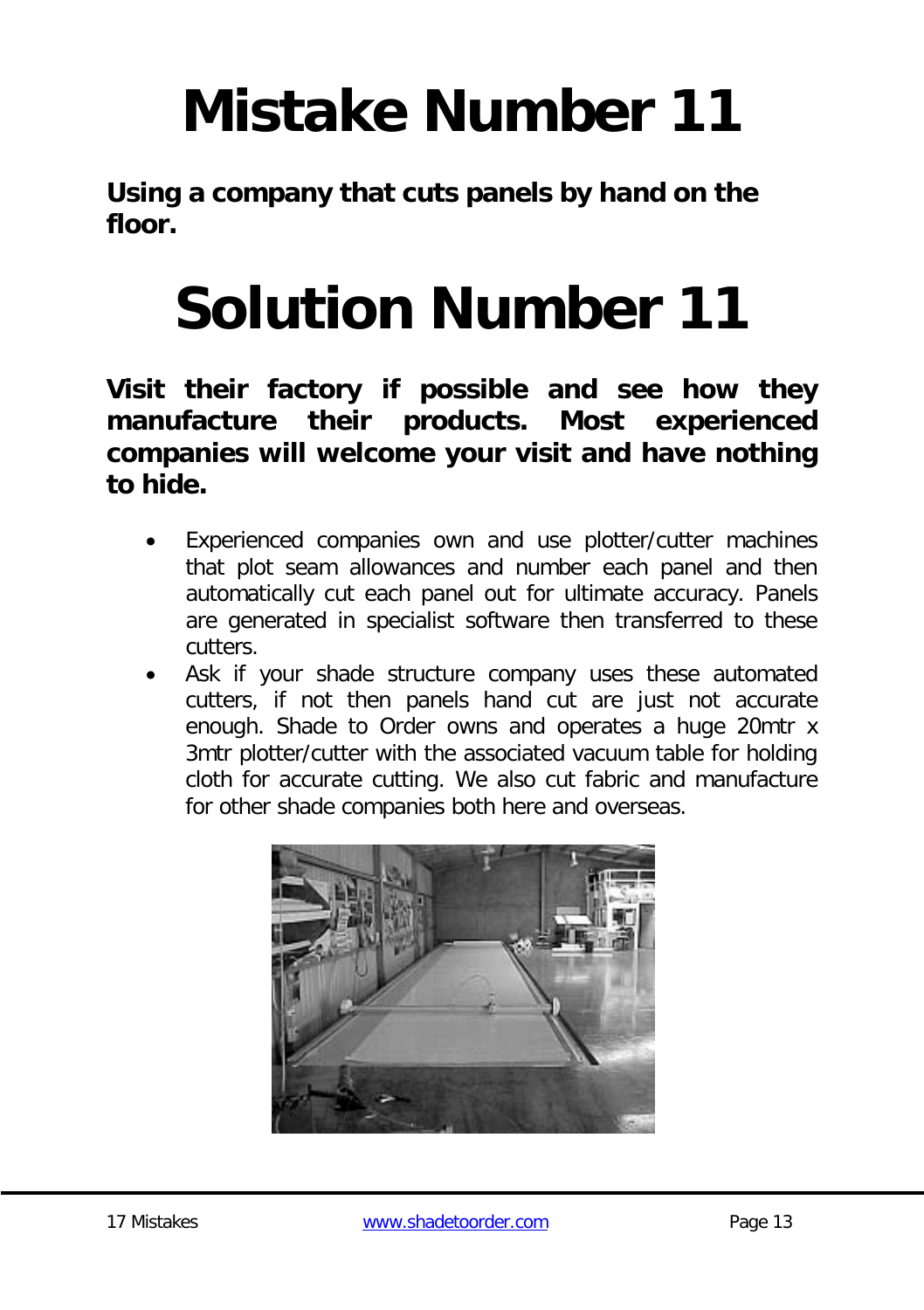**Using a company that is not properly insured.**

### **Solution Number 12**

#### **Make sure your company is fully insured**

Experienced companies have all the necessary insurances in place, ring and ask for the certificates of currency to be sent out to you.

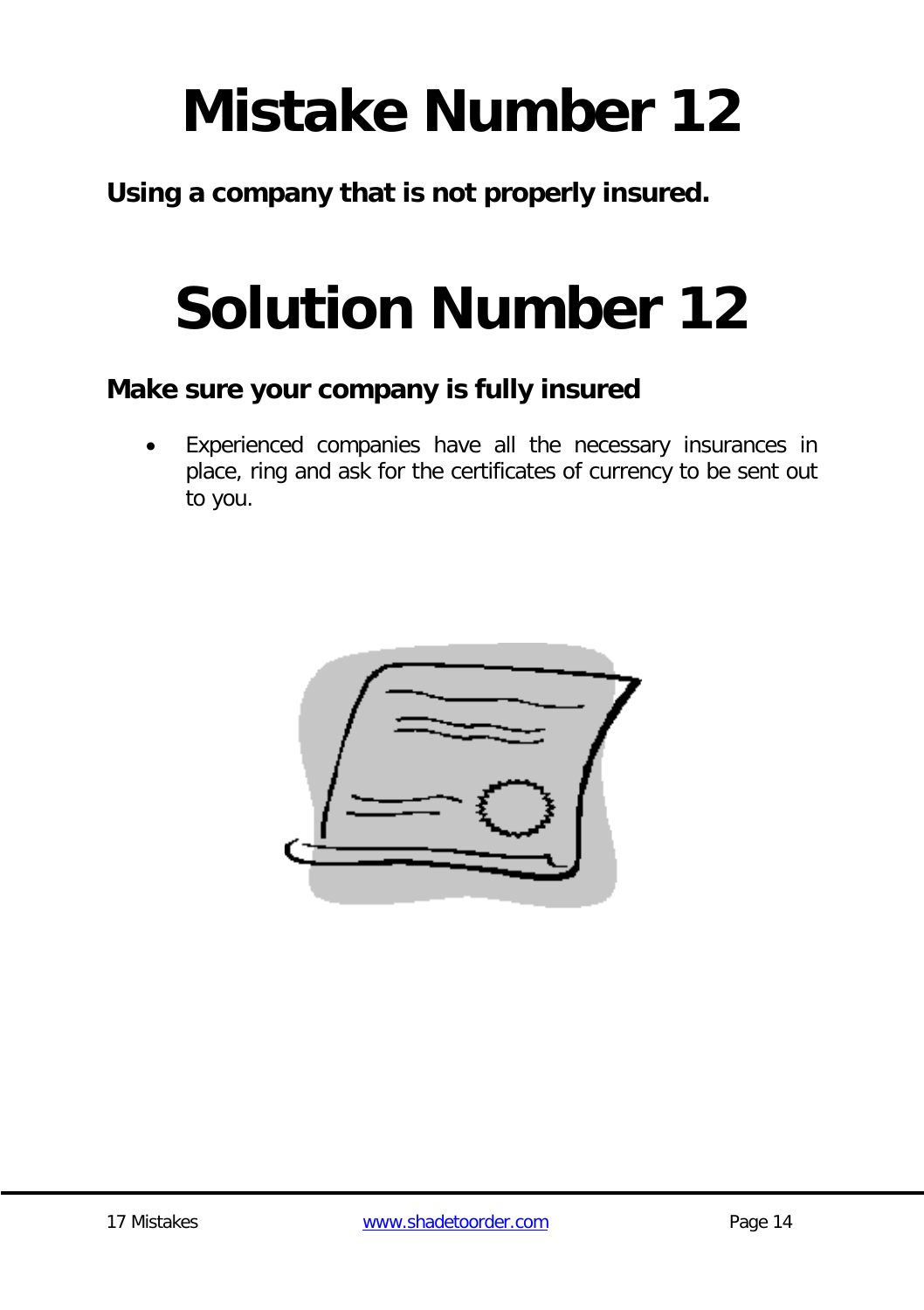#### **Using a company who is hard to contact.**

• Problems on building sites have a habit of getting worse if not addressed early. Often a client might have concerns about what they see happening on site, these concerns frequently only require an explanation from the company's representative to put the client's mind at ease that all is actually going to plan. If you can't get in contact with the company you may be caused unnecessary anxiety while waiting to have your questions answered.

### **Solution Number 13**

#### **Your shade structure company should be contactable at all times.**

Your shade structure company should:

- Have an office that is open during normal business hours.
- Give you the mobile numbers of their supervisor and construction manager.
- Be contactable by facsimile and email.

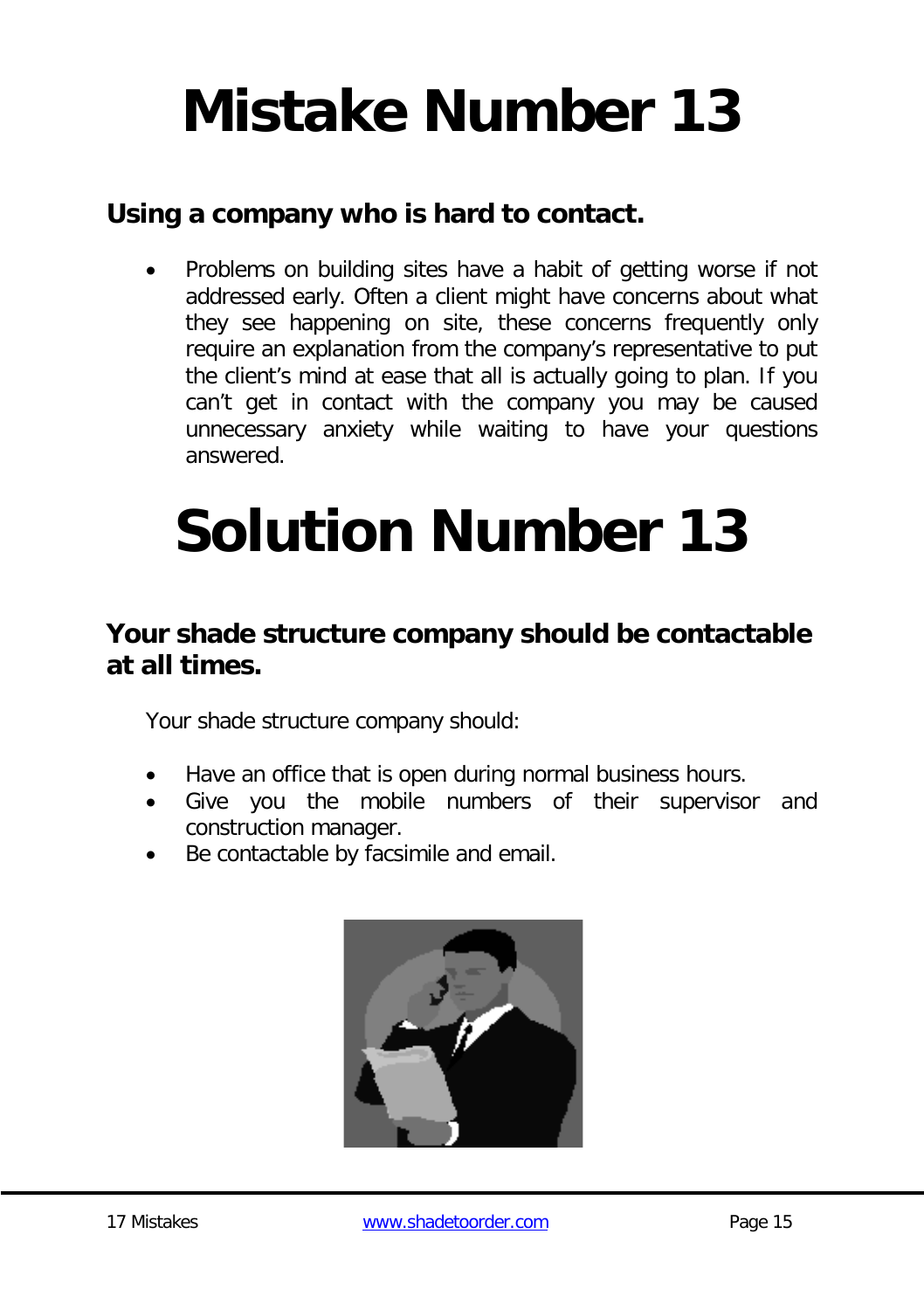#### **Using a company with a high turnover of staff.**

• High turnover of staff makes it very difficult for the company to ensure a consistently high quality of workmanship.

#### **Solution Number 14**

**Use a company with loyal employees, this is easy to see by a factory visit.**

- Look for a company that has had the same employees for many years. This shows that the company has stability and is not likely to "go broke" midway through your project. It also helps ensure a consistently high quality finish.
- Look for a company that has been in business for many years, they are sure to still be there in years to come. Shade to Order was a division of C & KA Flanagan Sailmakers Pty Ltd who started making sails for yachts in 1980, Shade to Order Pty Ltd has been manufacturing high quality shade structures from 1989.

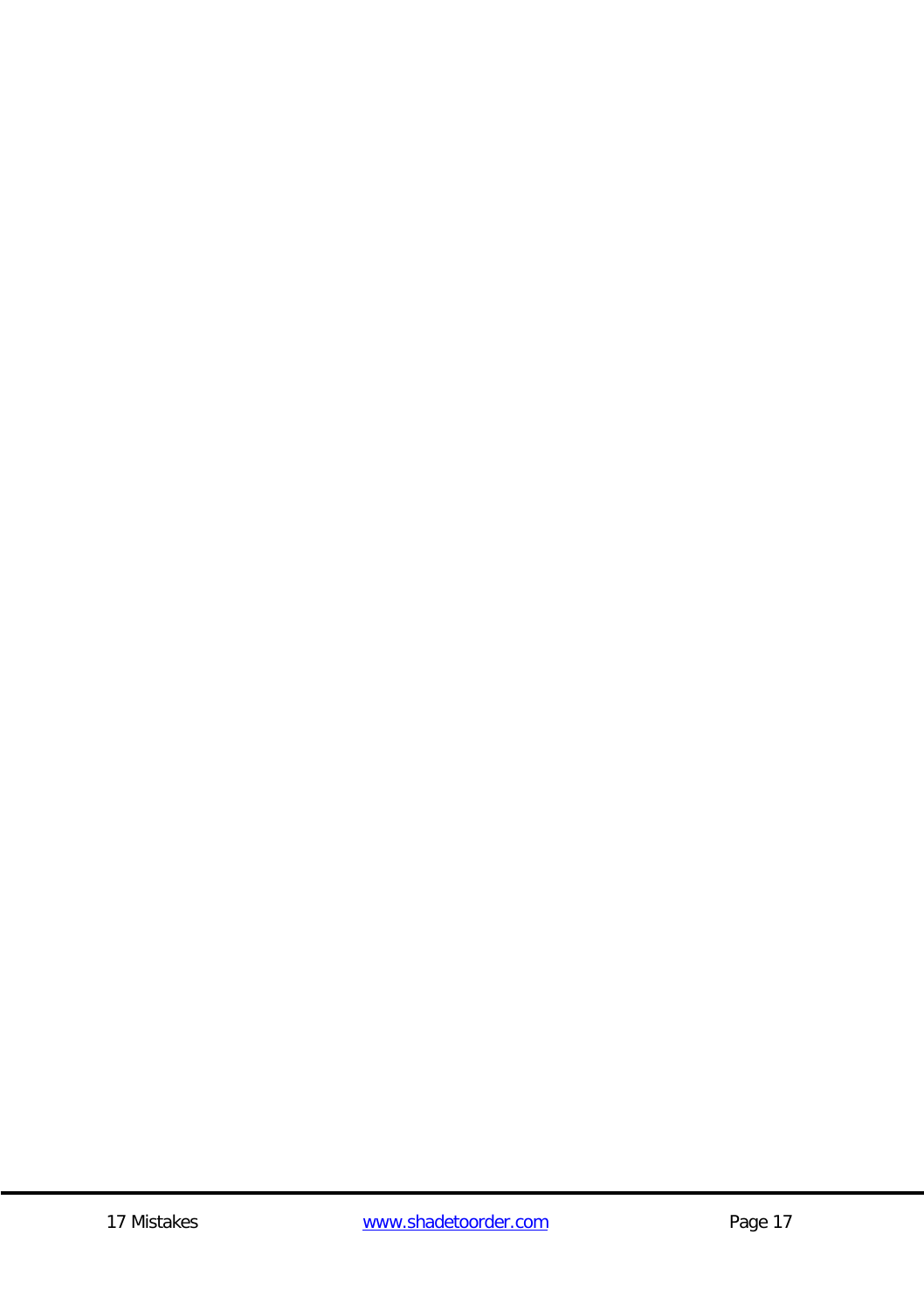#### **Choosing a company whose service stops with the final payment.**

Some companies receive your final payment and hope you never contact them again with any maintenance issues, even though the law requires that they take care of them. Worse still, some shirk their responsibilities by not responding to maintenance issues until eventually the client gives up and pays someone else to fix the problem.

### **Solution Number 15**

#### **Choose a company who follows up once the project is completed.**

Shade to Order will follow up after the project is completed and will offer a maintenance contract for your investment.

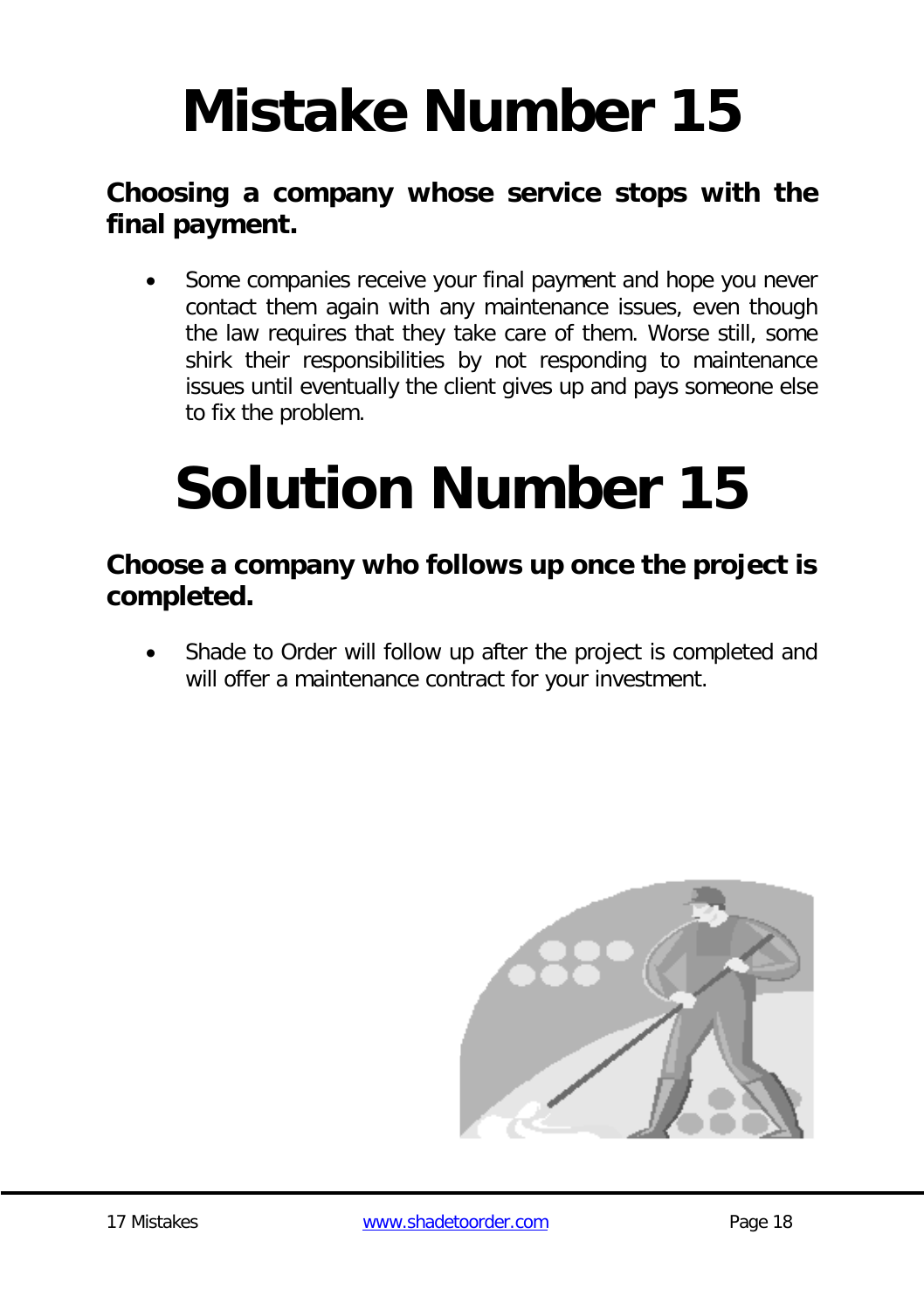**Thinking that your new structure is maintenance free.**

### **Solution Number 16**

**Sorry nothing is maintenance free. You wouldn't purchase a new car and never wash it or worse still drive it and never check the oil level. So you should expect to maintain your new shade structure investment. This means putting a maintenance procedure in place to clean the sail and structural steel as well as having someone with experience checking the sail and connections for anything unusual**.

Shade to Order will maintain your new investment if you so wish.

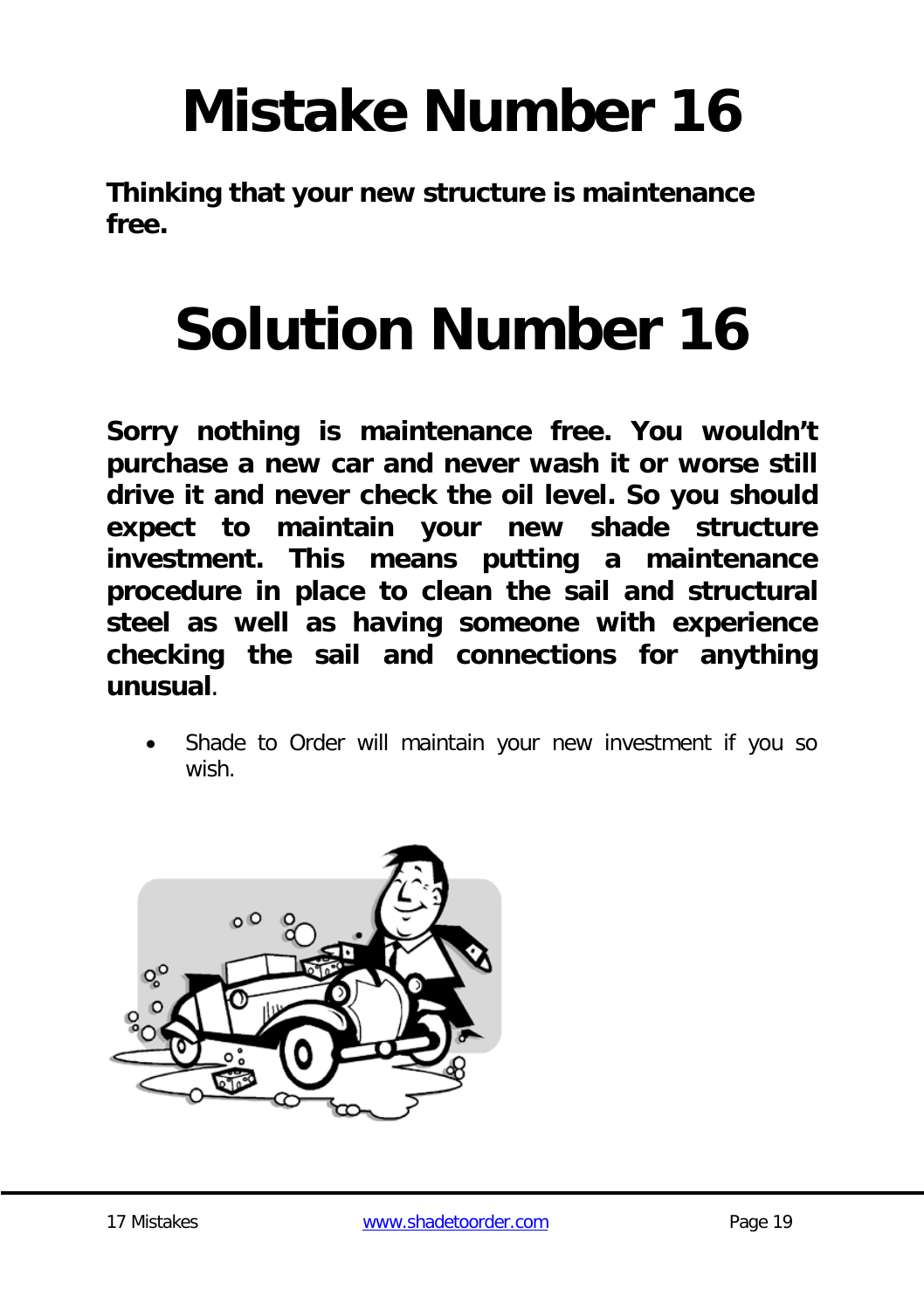**Using a shade structure company that is foreign owned and operated.**

### **Solution Number 17**

**Ask if your shade structure company is 100% Australian owned and operated, Shade to Order is and we also like to deal with other Australian Companies as much as possible.**

- Check it out, you may be surprised how many other companies in Australia are foreign owned or broker your project out to foreign companies.
- There are only a few companies in Australia that can manufacture shade structures from teflon coated glass (ptfe) one is foreign owned and the others are Australian owned including Shade to Order.
- Australian shade structure companies are among the worlds best, you would probably guess that's because of our climate. Shade to Order has designed, manufactured and installed shade structures in many countries around the world including Brunei, Malaysia, the United Arab Emirates, Oman, The Maldives, The United Kingdom, India, United States of America, Singapore, Holland and Japan. The export dollars come back to our economy and we think that's great!